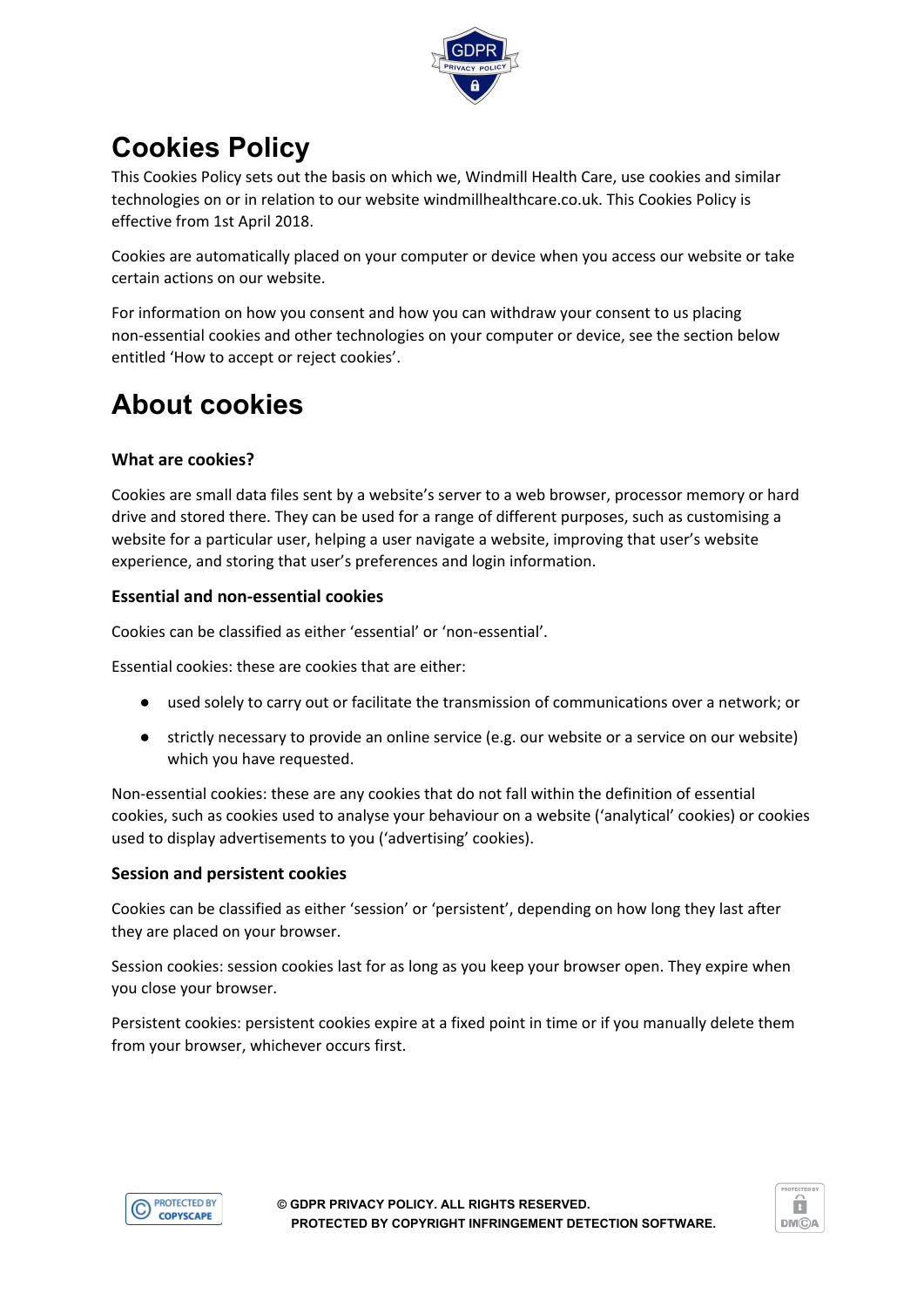

## **First and third party cookies**

Cookies can be classified as 'first party' or 'third party'.

**First party cookies:** these are cookies placed on your device by our website domain.

**Third party cookies:** these are cookies placed on your device by third party website domains.

If you require further information about cookies in general, please visit [www.allaboutcookies.org](http://www.allaboutcookies.org/)

## **List of cookies used**

**We use the following cookies on or in relation to our website:**

| <b>Name of Cookie</b> | <b>Essential or</b><br>Non-essential? | Type of<br>cookie  | First or<br><b>Third</b><br>party? | <b>Session or</b><br>Persistent? | <b>Expiry Time</b> | <b>Purpose</b>                                               |
|-----------------------|---------------------------------------|--------------------|------------------------------------|----------------------------------|--------------------|--------------------------------------------------------------|
| _ga                   | Non-essential                         | Analytical         | First party                        | Persistent                       | 2 years            | To distinguish<br>website visitors                           |
| $\_$ gid              | Non-essential                         | Analytical         | First party                        | Session                          | 24 hours           | To distinguish<br>website visitors                           |
| _gat                  | Non-essential                         | Analytical         | First party                        | Session                          | 1 minute           | Used to throttle<br>request rate                             |
| wfvt                  | Essential                             | Security           | First party                        | Session                          | 24 hours           | Security                                                     |
| frm_form5             | Non-essential                         | User<br>experience | First party                        | Persistent                       | 1 year             | Remembering details<br>enter on a form for<br>autocompletion |

#### **How to opt out of essential cookies**

Most browsers allow you to block all cookies, including essential cookies. Please note, however, that if you block all cookies, parts of our website and its functionality may not work or display properly.

You can delete existing cookies from your browser by clearing your browsing data and ensuring that the option to delete cookies is selected.

For more detailed information on how to accept and reject cookies, including guidance for specific browsers, please see the section below entitled 'How to accept or reject cookies'



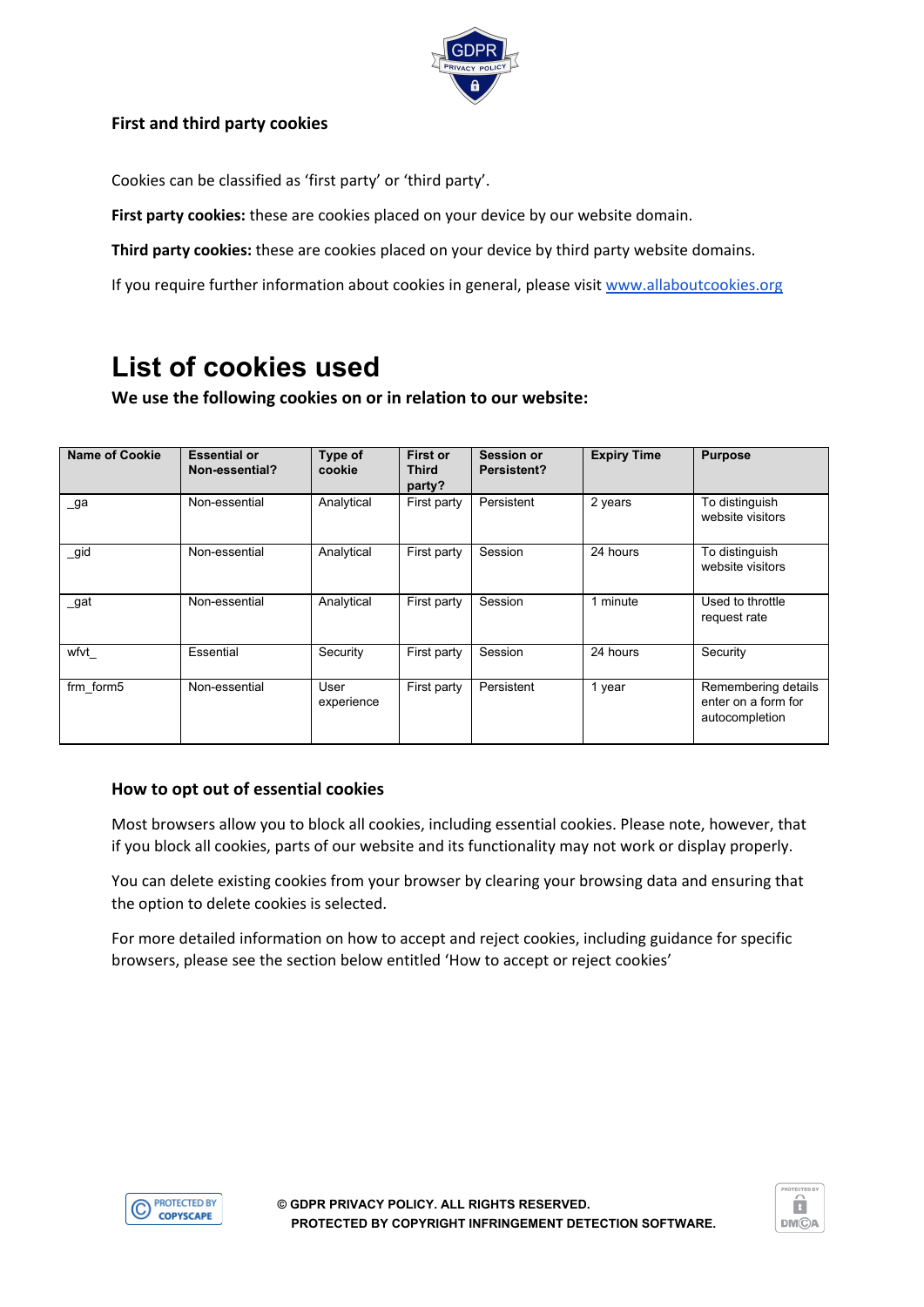

## **Non-essential cookies**

We use the following types of non-essential cookies on our website:

- **Functional cookies**
- Analytical (or performance) cookies
- Targeting (or advertising) cookies

# **Functional cookies**

These are cookies that are designed for purposes such as enhancing a website's functionality. These are either not strictly essential for the website or functionality which you have requested to work, or are cookies which serve non-essential purposes in addition to their essential purpose. We use the following functional cookies on our website:

## **How to opt in or out from functional cookies**

See the section below entitled How to accept or reject cookies

## **Processing information about you contained in or obtained from functional cookie**

## **Analytical (or performance) cookies**

Analytical (or performance) cookies track and gather data about what a user does on a website. These cookies are not essential for our website or its functionality to work. We use the following analytical cookies on our website:

We use Google Analytics cookies on our website. Google Analytics cookies help us understand how you engage and interact with our website, including how you came to our website, which pages you visited, for how long and what you clicked on, your location (based on your IP address).

#### **More information**

Google Analytics cookies are classified as first party cookies as they are set by our website domain, although Google collects and processes information from our use of Google Analytics. To find out more about how Google handles information collected from Google Analytics, see Google Analytics' privacy policy, which is available here: <https://support.google.com/analytics/answer/6004245>

For information on how Google uses data from cookies it uses, please visit [www.google.com/policies/privacy/partners/](https://www.google.com/policies/privacy/partners/)

#### **How to opt in or out from analytical cookies**

See the section below entitled How to accept or reject cookies

To opt out of Google Analytics tracking across all websites in general, you can do so here: <http://tools.google.com/dlpage/gaoptout>



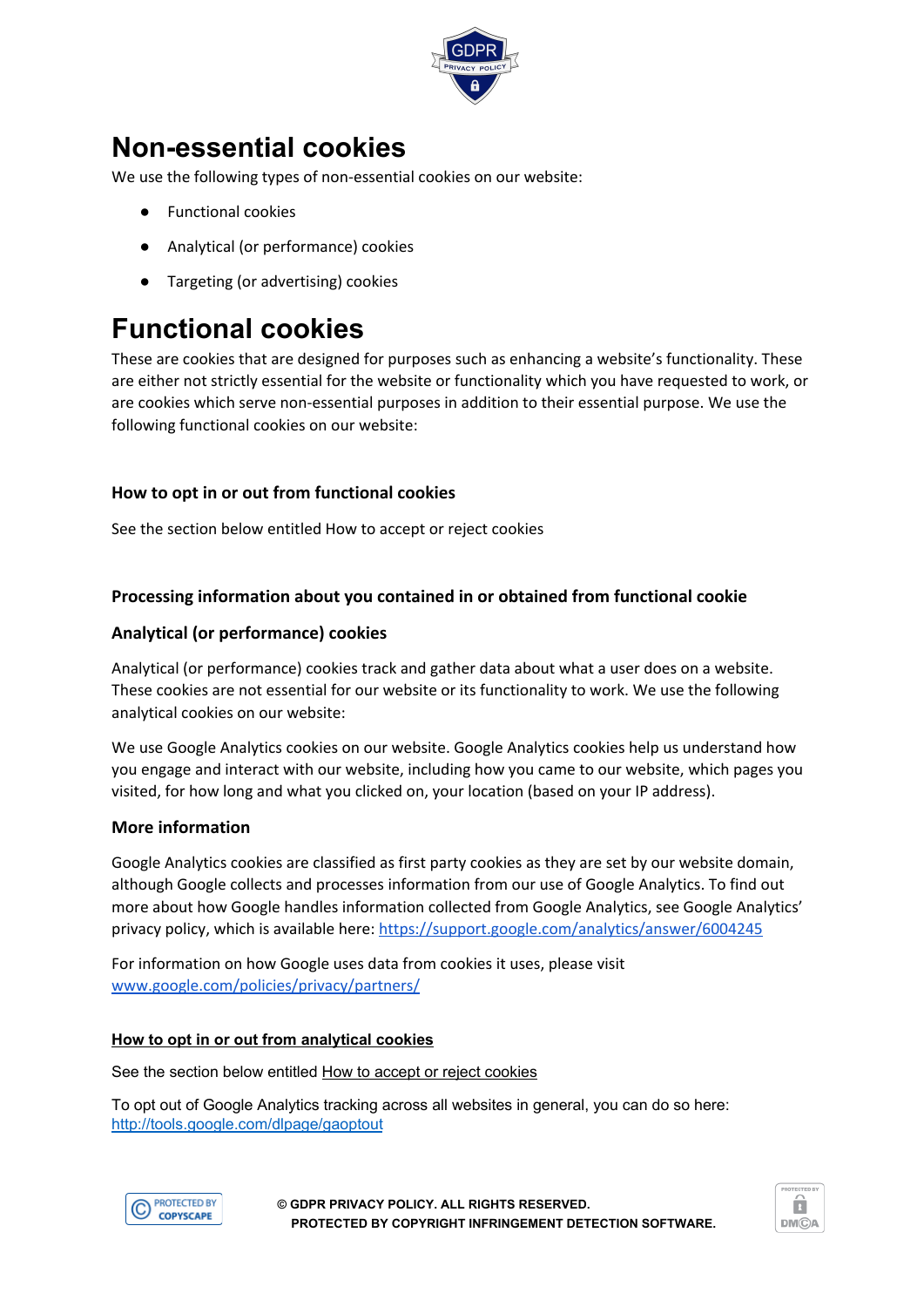

## **Targeting (or advertising) cookies**

Targeting (or advertising) cookies record information about your visit to and use of our website, for advertising purposes. We use the targeting cookies for the following purposes on our website.

#### How to opt in or out from advertising cookies

See the section below entitled How to accept or reject cookies

#### More information

For information about the cookies Google uses in relation to the above, see the 'Advertising' section on the Types of cookies used by Google page in Google's cookies policy, which is available here: <https://www.google.com/policies/technologies/types/>

For information about how Google uses data from cookies for its own purposes, please visit the following link [www.google.com/policies/privacy/partners/](https://www.google.com/policies/privacy/partners/)

#### How to opt in or out from third party cookies

See the section below entitled How to accept or reject cookies

Processing information about you contained in or obtained from third party cookies

## **Other technologies**

#### **Facebook Pixel**

We sometimes use the Facebook Pixel on our website. Facebook Pixel is a tracking code which allows us to track and monitor the success of advertisements we use on Facebook and to improve the effectiveness of those advertisements by recording information such as the device you used to access our website and the actions you took on our website using cookies. We may also use Facebook Pixel to create retargeting advertisements and custom audiences for our advertisements on Facebook and on our website.

Facebook aggregates data gathered from our use of Facebook Pixel on our website with data it gathers from other sources, in order to improve and target advertisements displayed on its website or via its services, to improve its systems and to provide measurement services to third parties which use Facebook's advertising services. You can find out more about how Facebook handles information they collect about you and other individuals by accessing their privacy policy, which is available here: <https://www.facebook.com/about/privacy>]

#### How to opt in or out

See the section below entitled How to accept or reject cookies

**Legal basis for processing**: consent (Article 6(1)(a) of the General Data Protection Regulation). **Consent**: you give your consent to the purposes for which we process your information using Facebook Pixel by using with website without rejecting the use of this cookie.



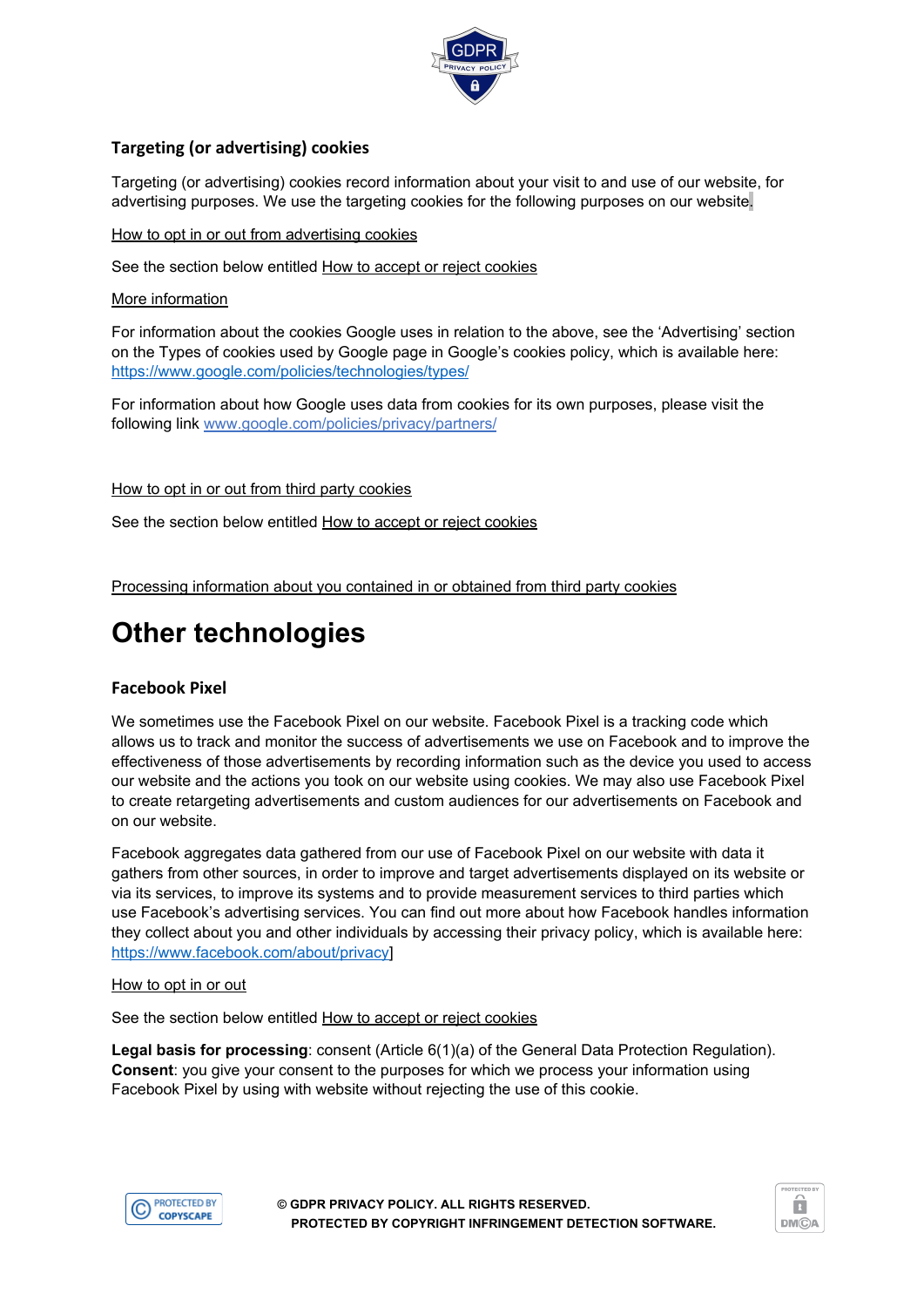

## **How to accept or reject cookies**

There are a number of different ways in which you can accept or reject some or all cookies. Some of the main methods of doing so are described below:

You are welcome to block the use of some or all of the cookies we use on our website. However, please be aware that doing so may impair our website and its functionality or may even render some or all of it unusable.

You should also be aware that clearing all cookies from your browser will also delete any cookies that are storing your preferences, for example, whether you have accepted cookies on a website or any cookies that are blocking other cookies.

You can find more detailed information about cookies and adjusting your browser settings by visiting [www.allaboutcookies.org](http://www.allaboutcookies.org/)

## **Accepting or rejecting cookies**

Browser settings

You can accept or reject some or all cookies (for example, blocking all third party cookies) by adjusting your browser settings. If you do not know how to do this, the links below set out information about how to change your browser settings for some of the most commonly used web browsers:

- Google Chrome: <https://support.google.com/chrome/answer/95647?hl=en-GB>
- Mozilla Firefox: [https://support.mozilla.org/en-US/kb/delete-browsing-search-download-history-firefox?redirec](https://support.mozilla.org/en-US/kb/delete-browsing-search-download-history-firefox?redirectlocale=en-US&redirectslug=Clear+Recent+History) [tlocale=en-US&redirectslug=Clear+Recent+History](https://support.mozilla.org/en-US/kb/delete-browsing-search-download-history-firefox?redirectlocale=en-US&redirectslug=Clear+Recent+History)
- Microsoft Internet Explorer: [https://support.microsoft.com/en-us/help/278835/how-to-delete-cookie-files-in-internet-explo](https://support.microsoft.com/en-us/help/278835/how-to-delete-cookie-files-in-internet-explorer) [rer](https://support.microsoft.com/en-us/help/278835/how-to-delete-cookie-files-in-internet-explorer)
- Apple Safari: [https://support.apple.com/kb/PH5042?locale=en\\_US](https://support.apple.com/kb/PH5042?locale=en_US)

Some browsers, such as Chrome and Firefox, allow you to change your settings to browse in 'incognito' mode, limiting the amount of data placed on your machine and automatically deleting any persistent cookies placed on your device when you finish your browsing session. There are also many third party applications which you can add to your browser to block or manage cookies.

#### **Existing cookies**

To clear cookies that have previously been placed on your browser, you should select the option to clear your browsing history and ensure that the option to delete or clear cookies is included when you do so.